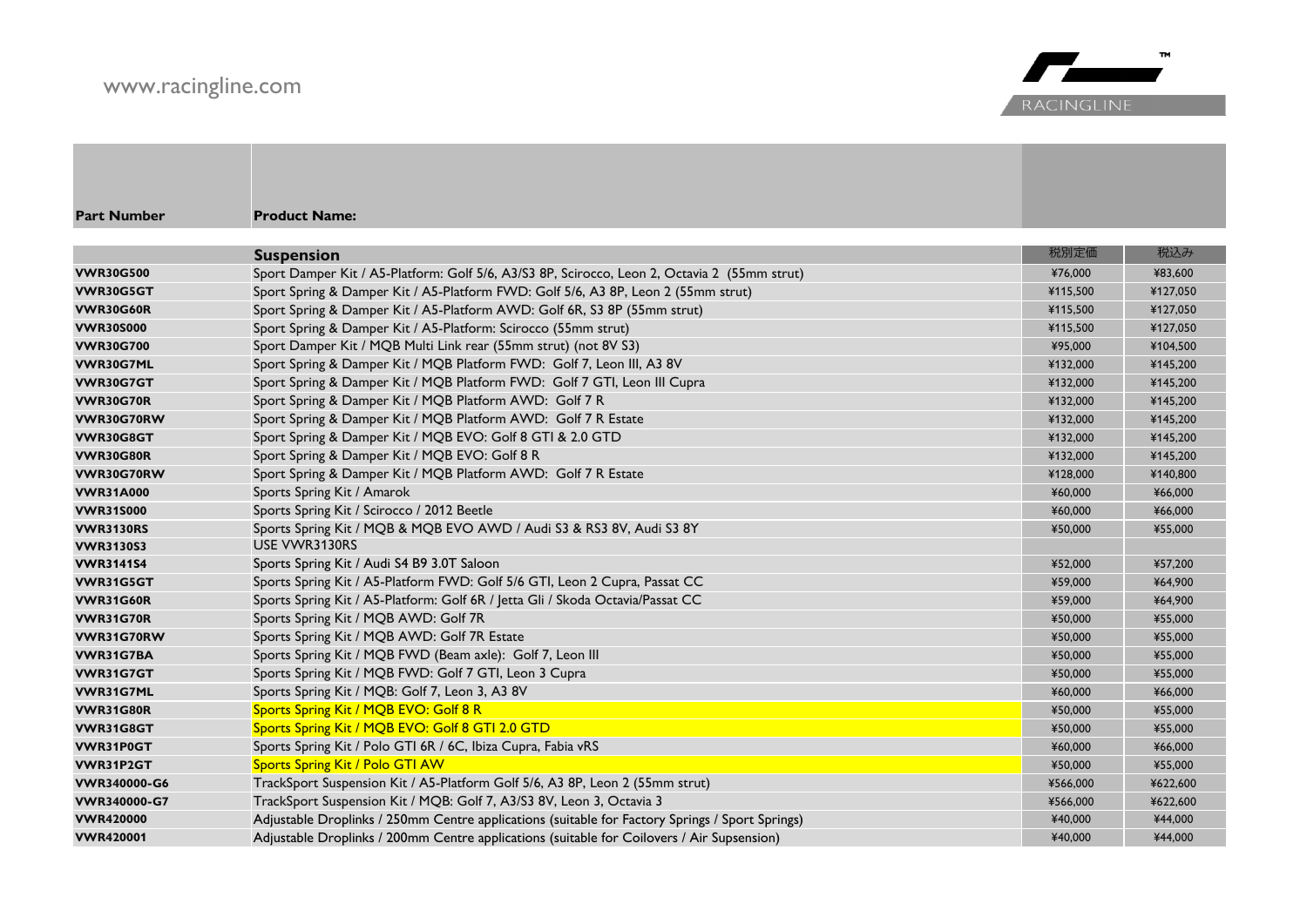|                      | <b>Braking</b>                                                                                | 税別定価       | 税込み        |
|----------------------|-----------------------------------------------------------------------------------------------|------------|------------|
| <b>VWR620005MM</b>   | Brake Kit 5mm Hub Adaptor (for all kits)                                                      | ¥20,000    | ¥22,000    |
| <b>VWR650000-ANO</b> | Stage 3 Big Brake Kit 380mm 6 Pot / MQB / ANODIZED                                            | ¥550,000   | ¥605,000   |
| <b>VWR650000-BLK</b> | Stage 3 Big Brake Kit 380mm 6 Pot / MQB / BLACK                                               | ¥550,000   | ¥605,000   |
| <b>VWR650000-RED</b> | Stage 3 Big Brake Kit 380mm 6 Pot / MQB / RED                                                 | ¥550,000   | ¥605,000   |
| <b>VWR650000-YEL</b> | Stage 3 Big Brake Kit 380mm 6 Pot / MQB / YELLOW                                              | ¥550,000   | ¥605,000   |
| <b>VWR650001-ANO</b> | Stage 3 Big Brake Kit 355mm 6 Pot / MQB / ANODIZED                                            | ¥530,000   | ¥583,000   |
| <b>VWR650001-BLK</b> | Stage 3 Big Brake Kit 355mm 6 Pot / MQB / BLACK                                               | ¥530,000   | ¥583,000   |
| <b>VWR650001-CHR</b> | Stage 3 Big Brake Kit 355mm 6 Pot / MQB / CHROME LAST STOCK                                   | ¥530,000   | ¥583,000   |
| <b>VWR650001-RED</b> | Stage 3 Big Brake Kit 355mm 6 Pot / MQB / RED                                                 | ¥530,000   | ¥583,000   |
| <b>VWR650001-YEL</b> | Stage 3 Big Brake Kit 355mm 6 Pot / MQB / YELLOW                                              | ¥530,000   | ¥583,000   |
| <b>VWR650002-ANO</b> | Stage 3 Big Brake Kit 355mm 6 Pot / A5 Platform / ANODIZED                                    | ¥530,000   | ¥583,000   |
| <b>VWR650002-BLK</b> | Stage 3 Big Brake Kit 355mm 6 Pot / A5 Platform / BLACK                                       | ¥530,000   | ¥583,000   |
| <b>VWR650002-CHR</b> | Stage 3 Big Brake Kit 355mm 6 Pot / A5 Platform / CHROME LAST STOCK                           | ¥530,000   | ¥583,000   |
| <b>VWR650002-RED</b> | Stage 3 Big Brake Kit 355mm 6 Pot / A5 Platform / RED                                         | ¥530,000   | ¥583,000   |
| <b>VWR650002-YEL</b> | Stage 3 Big Brake Kit 355mm 6 Pot / A5 Platform / YELLOW                                      | ¥530,000   | ¥583,000   |
| <b>VWR650003-ANO</b> | Stage 3 Big Brake Kit 380mm 6 Pot / A5 Platform / ANODIZED                                    | ¥550,000   | ¥605,000   |
| <b>VWR650003-BLK</b> | Stage 3 Big Brake Kit 380mm 6 Pot / A5 Platform / BLACK                                       | ¥550,000   | ¥605,000   |
| <b>VWR650003-RED</b> | Stage 3 Big Brake Kit 380mm 6 Pot / A5 Platform / RED                                         | ¥550,000   | ¥605,000   |
| <b>VWR650003-YEL</b> | Stage 3 Big Brake Kit 380mm 6 Pot / A5 Platform / YELLOW                                      | ¥550,000   | ¥605,000   |
| <b>VWR651000-ANO</b> | Stage 3+ Carbon Brake Kit 380mm 6 Pot / MQB / ANODIZED                                        | ¥1,330,000 | ¥1,463,000 |
| <b>VWR651000-BLK</b> | Stage 3+ Carbon Brake Kit 380mm 6 Pot / MQB / BLACK                                           | ¥1,330,000 | ¥1,463,000 |
| <b>VWR651000-RED</b> | Stage 3+ Carbon Brake Kit 380mm 6 Pot / MQB / RED                                             | ¥1,330,000 | ¥1,463,000 |
| <b>VWR651000-YEL</b> | Stage 3+ Carbon Brake Kit 380mm 6 Pot / MQB / YELLOW                                          | ¥1,330,000 | ¥1,463,000 |
| <b>VWR651001-ANO</b> | Stage 3+ Carbon Brake Kit 380mm 6 Pot / A5 Platform / ANODIZED                                | ¥1,330,000 | ¥1,463,000 |
| <b>VWR651001-BLK</b> | Stage 3+ Carbon Brake Kit 380mm 6 Pot / A5 Platform / BLACK                                   | ¥1,330,000 | ¥1,463,000 |
| <b>VWR651001-RED</b> | Stage 3+ Carbon Brake Kit 380mm 6 Pot / A5 Platform / RED                                     | ¥1,330,000 | ¥1,463,000 |
| <b>VWR651001-YEL</b> | Stage 3+ Carbon Brake Kit 380mm 6 Pot / A5 Platform / YELLOW                                  | ¥1,330,000 | ¥1,463,000 |
| <b>VWR652000-BLK</b> | Stage 2 Evo Big Brake Kit 345mm 4 Pot / MQB / BLACK                                           | ¥330,000   | ¥363,000   |
| <b>VWR652000-RED</b> | Stage 2 Evo Big Brake Kit 345mm 4 Pot / MQB / RED                                             | ¥330,000   | ¥363,000   |
| <b>VWR652001-BLK</b> | Stage 2 Evo Big Brake Kit 330mm 4 Pot / Polo 6R/6C, Ibiza 6J, Audi S1 / BLACK                 | ¥330,000   | ¥363,000   |
| <b>VWR652001-RED</b> | Stage 2 Evo Big Brake Kit 330mm 4 Pot / Polo 6R/6C, Ibiza 6J, Audi S1 / RED                   | ¥330,000   | ¥363,000   |
| <b>VWR652002-BLK</b> | Stage 2 Evo Big Brake Kit 345mm 4 Pot / Polo AW / Ibiza 6F / Audi A1GB / BLACK                | ¥330,000   | ¥363,000   |
| <b>VWR652002-RED</b> | Stage 2 Evo Big Brake Kit 345mm 4 Pot / Polo AW / Ibiza 6F / Audi A1GB / RED                  | ¥330,000   | ¥363,000   |
| <b>VWR652003-BLK</b> | Stage 2 Evo Big Brake Kit 345mm 4 Pot / A5 Platform / BLACK                                   | ¥330,000   | ¥363,000   |
| <b>VWR652003-RED</b> | Stage 2 Big Brake Kit 345mm 4 Pot / A5 Platform / RED                                         | ¥330,000   | ¥363,000   |
| <b>VWR670000</b>     | 6 Pot Brake Kit / Replacement Brake Pads                                                      | ¥37,000    | ¥40,700    |
| <b>VWR6700TRACK</b>  | 6 Pot Brake Kit / Replacement Brake Pads Ferrodo DS2500                                       | ¥90,000    | ¥99,000    |
| <b>VWR670001</b>     | Stage 2 V1 Brake Kit Replacement Pads / SPORT                                                 | ¥35,000    | ¥38,500    |
| <b>VWR670002</b>     | Stage 2 V1 Brake Kit Replacement Pads / SPORT PLUS                                            | ¥52,000    | ¥57,200    |
| <b>VWR670003</b>     | Stage 2 V1 Brake Kit Replacement Pads / TRACK                                                 | ¥73,000    | ¥80,300    |
| <b>VWR670004</b>     | RP700 Brake Pads / 312mm Smaller Front (Non Performance Pack, eg Golf 7 GTI)                  | ¥25,000    | ¥27,500    |
| <b>VWR670005</b>     | RP700 Brake Pads / 300mm Smaller Rear non-vented (Non Performance Pack, eg Golf 7 GTI)        | ¥15,000    | ¥16,500    |
| <b>VWR670006</b>     | RP700 Brake Pads / 340mm Larger Front (Performance Pack, eg Golf R, S3)                       | ¥30,000    | ¥33,000    |
| <b>VWR670007</b>     | RP700 Brake Pads / 310mm Larger Rear vented (Performance Pack eg Golf R, S3)                  | ¥15,000    | ¥16,500    |
| <b>VWR670008</b>     | RP700 Brake Pads / 310mm Larger Rear vented MANUAL HANDBRAKE (Performance Pack eg Golf R, S3) | ¥15,000    | ¥16,500    |
| <b>VWR670009</b>     | Stage 2 V2 Brake Kit Replacement Pads / SPORT                                                 | ¥34,000    | ¥37,400    |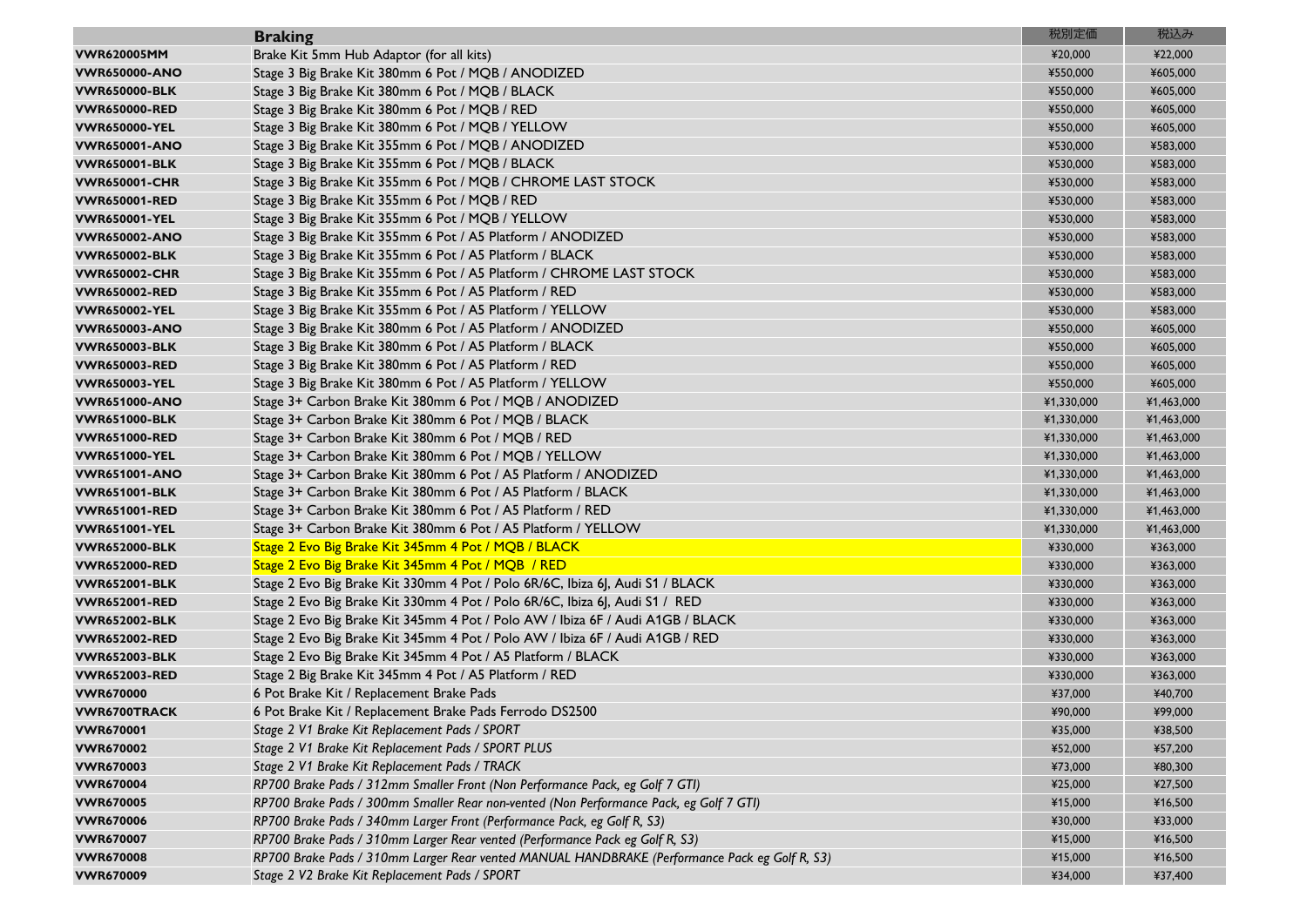| <b>VWR6700CARBON</b> | Stage 3+ Carbon Brake Kit Replacement Pads                                                                                       | ¥85,000  | ¥93,500  |
|----------------------|----------------------------------------------------------------------------------------------------------------------------------|----------|----------|
| <b>VWR680000</b>     | Previous 6 Pot Kit / Brake Kit 352mm Replacement Rotors (discs) / 2013-2016 brake kits                                           | ¥140,000 | ¥154,000 |
| <b>VWR680001</b>     | Previous 6 Pot Kit / Brake Kit 360mm Replacement Rotors (discs) / 2016-2018 brake kits                                           | ¥140,000 | ¥154,000 |
| <b>VWR680002</b>     | Stage 2 Brake Kit / 345mm Replacement Rotors/Discs                                                                               | ¥130,000 | ¥143,000 |
| <b>VWR680003</b>     | Stage 3 Brake Kit / 355mm Replacement Rotors/Discs                                                                               | ¥160,000 | ¥176,000 |
| <b>VWR680004</b>     | Stage 3 Brake Kit / 380mm Replacement Rotors/Discs                                                                               | ¥180,000 | ¥198,000 |
| <b>VWR680005</b>     | Stage 3 Brake Kit / 355mm Rotor Fitting Kit (20 pieces)                                                                          | ¥63,000  | ¥69,300  |
| <b>VWR680006</b>     | Stage 3 Brake Kit / Piston Seal Kit                                                                                              | ¥10,000  | ¥11,000  |
| <b>VWR680007</b>     | Stage 3 Brake Kit / Piston Replacement Dust seals                                                                                | ¥10,000  | ¥11,000  |
| <b>VWR680008</b>     | Stage 3 Brake Kit / 380mm Rotor Fitting Kit 24 pieces                                                                            | ¥68,000  | ¥74,800  |
| <b>VWR680011</b>     | Stage 3 Brake Kit / Rotor Bell Only pair                                                                                         | ¥100,000 | ¥110,000 |
| <b>VWR680012</b>     | Stage 3+ 355mm Carbon Brake Kit Replacement Rotors/Discs *requires carbon spec pads (VWR6700CARBON)                              | ¥850,000 | ¥935,000 |
| <b>VWR680013</b>     | Stage 3+ 380mm Carbon Brake Kit Replacement Rotors/Discs *requires carbon spec pads (VWR6700CARBON)                              |          | ¥935,000 |
|                      |                                                                                                                                  | ¥850,000 |          |
| <b>VWR680014</b>     | Stage 2 330mm Replacement Discs Pair                                                                                             | ¥130,000 | ¥143,000 |
| <b>VWR680015</b>     | Stage 2 Brake Kit Piston Seal Kit                                                                                                | ¥7,000   | ¥7,700   |
| <b>VWR680016</b>     | Stage 2 Brake kit Dust Seal kit                                                                                                  | ¥7,000   | ¥7,700   |
| VWR69G7FR            | Uprated Brake Line Kit Front - MQB                                                                                               | ¥16,000  | ¥17,600  |
| <b>VWR69G7RR</b>     | Uprated Brake Line Kit Rear - MQB                                                                                                | ¥16,000  | ¥17,600  |
| <b>VWR69G7KIT</b>    | Uprated Brake Line Kit Front and Rear - MQB                                                                                      | ¥28,000  | ¥30,800  |
| <b>VWR69000BF1</b>   | Brake Fluid RBF312 / 500ml 300 DOT 4                                                                                             |          | $*0$     |
|                      |                                                                                                                                  |          |          |
|                      | <b>Intake &amp; Panel Filter</b>                                                                                                 | 税別定価     | 税込み      |
| VWR1130RS            | High-Flow Panel Air Filter / Audi TTRS & RS3 8V FL plus 2.0 BiTDI 240ps Passat / Arteon / Kodiaq / Tiguan                        | ¥14,000  | ¥15,400  |
| <b>VWR1140S4</b>     | High-Flow Panel Air Filter / Audi S4/S5 B8 & B8.5 3.0 Supercharged                                                               | ¥23,000  | ¥25,300  |
| <b>VWR1141S4</b>     | High-Flow Panel Air Filter / Audi S4/S5 B9 3.0 TSI                                                                               | ¥24,000  | ¥26,400  |
| <b>VWR119052</b>     | High-Flow Panel Air Filter / Pair Audi R8/R8 Spyder V10 5.2                                                                      | ¥53,000  | ¥58,300  |
| <b>VWR119042</b>     | High-Flow Panel Air Filter / Pair Audi R8/R8 Spyder V8 4.2                                                                       | ¥53,000  | ¥58,300  |
| <b>VWR11A001</b>     | High-Flow Panel Air Filter / Amarok All                                                                                          | ¥14,000  | ¥15,400  |
| <b>VWR11G501</b>     | High-Flow Panel Air Filter / Golf 5, Golf 6, Scirocco, Audi A3 8P / 2.0 TSI, TDI and 1.4 TSI (170PS)                             | ¥13,000  | ¥14,300  |
| <b>VWR11G502</b>     | High-Flow Panel Air Filter / Golf 5 GTI, Golf 6 R, Scirocco R / 2.0 TFSI EA113                                                   | ¥13,000  | ¥14,300  |
| <b>VWR11G503</b>     | High-Flow Panel Air Filter / Golf 5 R32, TTS mk2, TTRS mk2                                                                       | ¥13,000  | ¥14,300  |
| <b>VWR11G701</b>     | High-Flow Panel Air Filter / Golf 7 GTI, GTD & R / Audi S3 & A3 8V / Leon & Cupra III 5F / Octavia vRS III 5E/ 2.0 TSI & 2.0 TDI | ¥15,000  | ¥16,500  |
| <b>VWR11G714</b>     | High-Flow Panel Air Filter / Golf 7 / A3 8V / Leon III 5F / Octavia III 5E / 1.2 & 1.4 TSI:                                      | ¥16,000  | ¥17,600  |
| <b>VWR11G815</b>     | High-Flow Panel Air Filter / Golf 8 / 1.5 TSI                                                                                    | ¥16,000  | ¥17,600  |
| <b>VWR11P0GT</b>     | High-Flow Panel Air Filter / Polo GTI 1.4 TSI (6R) / Ibiza Cupra 1.4 TSI                                                         | ¥21,000  | ¥23,100  |
| <b>VWR11P1GT</b>     | High-Flow Panel Air Filter / Polo GTI 1.8 TSI (6C) / Audi S1 / Ibiza Cupra 1.8 TSI                                               | ¥18,000  | ¥19,800  |
| VWR11TR20            | High-Flow Panel Air Filter / Transporter T5 & T6 / 2.0 TDI                                                                       | ¥14,000  | ¥15,400  |
| <b>VWR11UPGT</b>     | High-Flow Panel Air Filter / Polo / Ibiza / Golf / UP! / 1.0 TSI                                                                 | ¥16,000  | ¥17,600  |
| <b>VWR121020</b>     | Intake System / TRIFOAM FILTER / Audi TT II: 2.0 TFSI                                                                            | ¥110,000 | ¥121,000 |
| <b>VWR121020ML</b>   | Intake System / TRIFOAM FILTER / Audi TT II: 2.0 TFSI NO MAF EA888.2                                                             | ¥110,000 | ¥121,000 |
| <b>VWR123020</b>     | Intake System / TRIFOAM FILTER / Audi A3 8P: 2.0 TFSI EA113 (K03)                                                                | ¥85,000  | ¥93,500  |
| <b>VWR1230S3</b>     | Intake System / TRIFOAM FILTER / Audi S3 8P: 2.0 TFSI EA113 (K04)                                                                | ¥94,000  | ¥103,400 |
| <b>VWR1230S3C</b>    | Intake System / COTTON FILTER / Audi S3 8P: 2.0 TFSI EA113 (K04)                                                                 | ¥98,000  | ¥107,800 |
| <b>VWR1241S4</b>     | Intake System / TRIFOAM FILTER / Audi S4/S5 B9 3.0T                                                                              | ¥188,000 | ¥206,800 |
| <b>VWR1241RS</b>     | Intake System / TRIFOAM FILTER / Audi RS4/RS5 B9 2.9T                                                                            | ¥188,000 | ¥206,800 |
| <b>VWR12A1S1</b>     | Intake System / TRIFOAM FILTER / Audi S1 2.0 TSI EA888.3                                                                         | ¥78,000  | ¥85,800  |
| VWR12A1S1C           | Intake System / COTTON FILTER / Audi S1 2.0 TSI EA888.3                                                                          | ¥80,000  | ¥88,000  |
| <b>VWR12G50D</b>     | Intake System / TRIFOAM FILTER / Golf 5 2.0 TDI                                                                                  | ¥61,000  | ¥67,100  |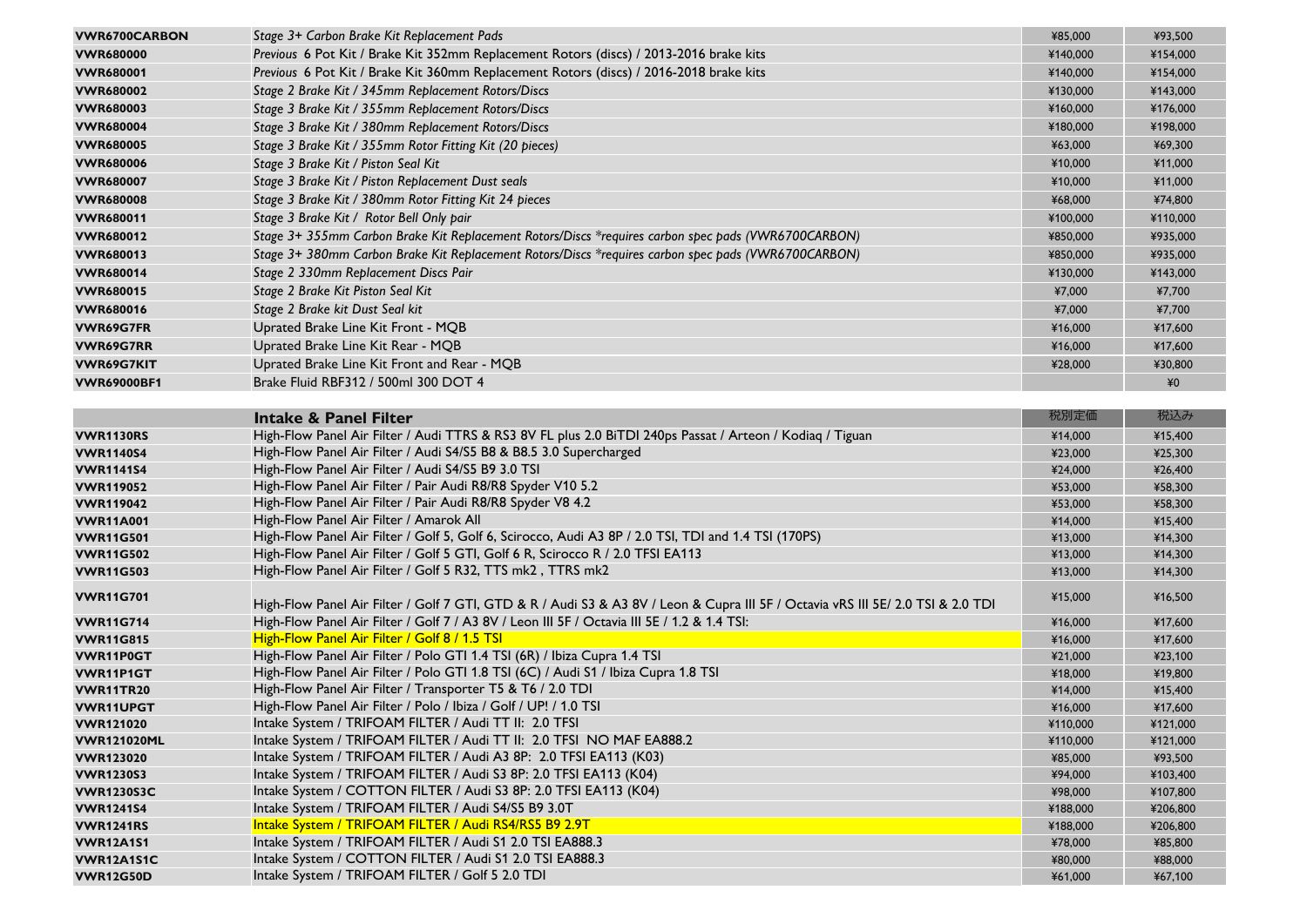| VWR12G50DC           | Intake System / COTTON FILTER / Golf 5 2.0 TDI                                                                          | ¥64,000  | ¥70,400  |
|----------------------|-------------------------------------------------------------------------------------------------------------------------|----------|----------|
| VWR12G5GT            | Intake System / TRIFOAM FILTER / Golf 5 GTI 2.0 TFSI EA113 (K03)                                                        | ¥85,000  | ¥93,500  |
| <b>VWR12G5GTC</b>    | Intake System / COTTON FILTER / Golf 5 GTI 2.0 TFSI EA113 (K03)                                                         | ¥88,000  | ¥96,800  |
| <b>VWR12G60D</b>     | Intake System / TRIFOAM FILTER / Golf 6, Scirocco, Octavia II 1Z, Passat CC (Requires Adaptor): 2.0 TDI                 | ¥60,000  | ¥66,000  |
| <b>VWR12G60DC</b>    | Intake System / COTTON FILTER / Golf 6, Scirocco, Octavia II 1Z, Passat CC (Requires Adaptor): 2.0 TDI                  | ¥64,000  | ¥70,400  |
| <b>VWR12G60R</b>     | Intake System / TRIFOAM FILTER / Golf R, Golf GTI Ed30, Scirocco R: 2.0 TFSI EA113 (K04)                                | ¥89,000  | ¥97,900  |
| <b>VWR12G60RC</b>    | Intake System / COTTON FILTER / Golf R, Golf GTI Ed30, Scirocco R: 2.0 TFSI EA113 (K04)                                 | ¥93,000  | ¥102,300 |
| VWR12G6GT            | Intake System / TRIFOAM FILTER / Golf 6 GTI, Scirocco, Octavia vRS II 1Z: 2.0 TSI EA888.1 TRIFOAM FILTER                | ¥60,000  | ¥66,000  |
| VWR12G6GTC           | Intake System / COTTON FILTER / Golf 6 GTI, Scirocco, Octavia vRS II 1Z: 2.0 TSI EA888.1                                | ¥64,000  | ¥70,400  |
| <b>VWR12G6K03</b>    | Intake System / TRIFOAM FILTER / Skoda Octavia vRS II 1Z: 2.0 TFSI EA113 (K03)                                          | ¥85,000  | ¥93,500  |
| VWR12G6K03C          | Intake System / COTTON FILTER / Skoda Octavia vRS II 1Z: 2.0 TFSI EA113 (K03)                                           | ¥88,000  | ¥96,800  |
| <b>VWR12G614</b>     | Intake System / TRIFOAM FILTER / Golf 6, Scirocco 1.4 TSI (170PS)                                                       | ¥61,000  | ¥67,100  |
| <b>VWR12G70D</b>     | Intake System / TRIFOAM FILTER / MQB 2.0 TDI EA288                                                                      | ¥66,000  | ¥72,600  |
| <b>VWR12G70DC</b>    | Intake System / COTTON FILTER / MQB 2.0 TDI EA288                                                                       | ¥70,000  | ¥77,000  |
| <b>VWR12G714</b>     | Intake System / TRIFOAM FILTER / MQB 1.4 TSI EA211                                                                      | ¥85,000  | ¥93,500  |
| <b>VWR12G714C</b>    | Intake System / COTTON FILTER / MQB 1.4 TSI EA211                                                                       | ¥88,000  | ¥96,800  |
| <b>VWR12G7CUP</b>    | Intake System / 'Cup Edition' Open Intake / TRIFOAM FILTER / MQB 1.8/2.0 TSI EA888.3                                    | ¥74,000  | ¥81,400  |
| <b>VWR12G7R600</b>   | Intake System / R600 / TRIFOAM FILTER / MQB 1.8/2.0 TSI EA888.3                                                         | ¥86,000  | ¥94,600  |
| VWR12G7R600USA       | Intake System / R600 / TRIFOAM FILTER USA (with SAI) / MQB 1.8/2.0 TSI EA888.3                                          | ¥86,000  | ¥94,600  |
| <b>VWR12G7R601</b>   | Intake System / R600 / COTTON FILTER / MQB 1.8/2.0 TSI EA888.3                                                          | ¥88,000  | ¥96,800  |
| VWR12G7R601USA       | Intake System / R600 / COTTON FILTER USA (with SAI) / MQB 1.8/2.0 TSI EA888.3                                           | ¥92,000  | ¥101,200 |
| <b>VWR12G7R602</b>   | Intake System / R600 / TRIFOAM FILTER with MAF SENSOR / MQB 2.0 TSI EA888.3B                                            | ¥88,000  | ¥96,800  |
| <b>VWR12G7R600OS</b> | R600 Cotton Filter Foam Oversock / TRIFOAM FILTER                                                                       | ¥5,600   | ¥6,160   |
| <b>VWR12LOCR</b>     | Intake System / TRIFOAM FILTER / Seat Leon II Cupra R: 2.0 TFSI EA113 (K04)                                             | ¥93,000  | ¥102,300 |
| <b>VWR12L0CRC</b>    | Intake System / COTTON FILTER / Seat Leon II Cupra R: 2.0 TFSI EA113 (K04)                                              | ¥96,000  | ¥105,600 |
| VWR12P0GT            | Intake System / TRIFOAM FILTER / Polo GTI 1.4 TSI 6R / Ibiza Cupra 1.4 TSI 6J / Fabia vRS II 5J                         | ¥66,000  | ¥72,600  |
| VWR12P1GT            | Intake System / TRIFOAM FILTER / Polo GTI 1.8 TSI 6C / Ibiza Cupra 1.8 TSI 6J                                           | ¥73,000  | ¥80,300  |
| <b>VWR12P1GTC</b>    | Intake System / COTTON FILTER / Polo GTI 1.8 TSI 6C / Ibiza Cupra 1.8 TSI 6J                                            | ¥77,000  | ¥84,700  |
| <b>VWR12PRWRC</b>    | Intake System / TRIFOAM FILTER / Polo 2.0 WRC: 2.0 TFSI EA113 (K03)                                                     | ¥155,000 | ¥170,500 |
|                      |                                                                                                                         |          |          |
| <b>VWR12UPGT</b>     | Intake System / TRIFOAM FILTER / UP! / Polo / Ibiza / Golf / 1.0 TSI Intake EA211 / requires Turbo Inlet VWR12UPITINLET | ¥73,000  | ¥80,300  |
| <b>VWR12UPGTCOMP</b> | Intake System / TRIFOAM FILTER / UP! / Polo / Ibiza / Golf / 1.0 TSI Intake EA211 / includes Turbo Inlet                | ¥89,000  | ¥97,900  |
| <b>VWR121000</b>     | Intake System / R600 Carbon Lid Gloss                                                                                   |          | ¥63,800  |
|                      | Intake System / R600 Carbon Lid Matte                                                                                   | ¥58,000  |          |
| <b>VWR121001</b>     |                                                                                                                         | ¥58,000  | ¥63,800  |
|                      |                                                                                                                         |          |          |
|                      | <b>Replacement Air Filters and Parts</b>                                                                                | 税別定価     | 税込み      |
| <b>VWR120000</b>     | RacingLine Filter Cleaning & Reoiling kit 400ml oil & 500ml cleaner                                                     | ¥6,700   | ¥7,370   |
| <b>VWR120001</b>     | Turbo 90 Inlet Replacement Seals for VWR12G7R600ITINLET                                                                 | ¥1,200   | ¥1,320   |
| <b>VWR120002</b>     | Turbo Muffler Delete Replacement Seal for VWR16G7TDEL                                                                   | ¥1,200   | ¥1,320   |
| <b>VWR120030S3PA</b> | Intake System / Audi 8P Front adaptor Metal Frame                                                                       | ¥10,000  | ¥11,000  |
| VWR1200BRAC          | Intake System / Bracket and Strap                                                                                       | ¥8,000   | ¥8,800   |
| VWR1200BUNG          | Intake System / K04 Bung                                                                                                | ¥4,800   | ¥5,280   |
| <b>VWR1200G5PA</b>   | Intake System / Golf 5 Front adaptor Metal Frame                                                                        | ¥10,000  | ¥11,000  |
| <b>VWR1200G6PA</b>   | Intake system / Golf 6 Front Panel Adaptor Silicone                                                                     | ¥10,000  | ¥11,000  |
| <b>VWR12G614FO</b>   | Intake System Replacement Filter Element / TRIFOAM FILTER / Golf, Scirocco 1.4 TSI Filter Only                          | ¥24,000  | ¥26,400  |
| VWR12G6GTFO          | Intake System Replacement Filter Element / TRIFOAM FILTER / TSI Filter Only                                             | ¥20,000  | ¥22,000  |
| <b>VWR12G6GTFOC</b>  | Intake System Replacement Filter Element / TSI Filter Only                                                              | ¥23,000  | ¥25,300  |
| VWR12G60RFO          | Intake System Replacement Filter Element / TRIFOAM FILTER / TFSI Filter Only                                            | ¥20,000  | ¥22,000  |
| VWR12G60RFOC         | Intake System Replacement Filter Element / COTTON FILTER / TFSI Filter Only                                             | ¥24,000  | ¥26,400  |
| <b>VWR12G7R600FO</b> | Intake System Replacement Filter Element / TRIFOAM FILTER / MQB R600: 1.8/2.0 TSI EA888.3 Filter Only                   | ¥23,000  | ¥25,300  |
| VWR12G7R600SPAF      | Intake System - R600 Secondary air filter                                                                               | ¥6,000   | ¥6,600   |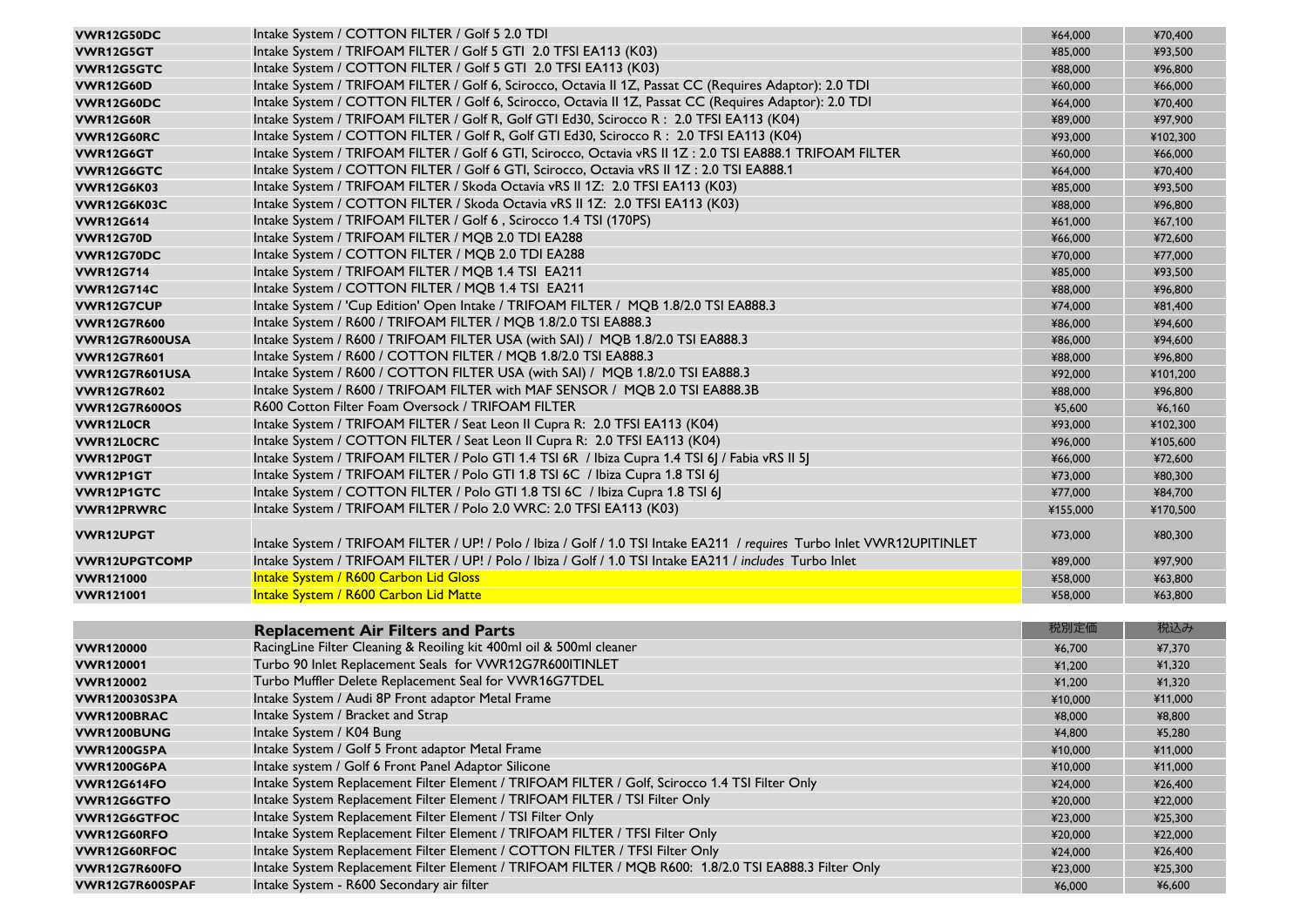| <b>VWR12G7R601FO</b>  | Intake System Replacement Filter Element / COTTON FILTER / MQB R600: 1.8/2.0 TSI EA888.3 Filter Only                      | ¥26,000  | ¥28,600  |
|-----------------------|---------------------------------------------------------------------------------------------------------------------------|----------|----------|
| <b>VWR12G7R602FO</b>  | Intake System Replacement Filter Element / TRIFOAM FILTER / MQB R600: MAF 1.8/2.0 TSI EA888.3.B Filter Only               | ¥26,000  | ¥28,600  |
| <b>VWR12G7R603FO</b>  | Intake System Replacement Filter Element / COTTON FILTER / MQB R600: MAF 1.8/2.0 TSI EA888.3.B Filter Only                | ¥26,000  | ¥28,600  |
| <b>VWR12P1GTFO</b>    | Intake System Replacement Filter Element / TRIFOAM FILTER / Polo 1.8 TSI (6C) / Ibiza Cupra 1.8 TSI / Audi S1 Filter Only | ¥20,000  | ¥22,000  |
| <b>VWR12P1GTFOC</b>   | Intake System Replacement Filter Element / COTTON FILTER / Polo 1.8 TSI (6C) / Ibiza Cupra 1.8 TSI / Audi S1 Filter Only  | ¥23,000  | ¥25,300  |
| <b>VWR12PRWRCFO</b>   | Intake System Replacement Filter Element / TRIFOAM FILTER / Polo 2.0 R WRC Filter Only                                    | ¥6,800   | ¥7,480   |
|                       |                                                                                                                           |          |          |
|                       | <b>Exhausts</b>                                                                                                           | 税別定価     | 税込み      |
| <b>VWR21G702</b>      | Front Exhaust System with high flow Catalyst / Golf 7 GTI 2.0 TSI                                                         | ¥170,000 | ¥187,000 |
| <b>VWR21G702CUP</b>   | Front Exhaust System with Decat pipe / Golf 7 GTI 2.0 TSI                                                                 | ¥85,000  | ¥93,500  |
| <b>VWR21G702R</b>     | Front Exhaust System with high flow Catalyst / Golf 7 R 2.0 TSI                                                           | ¥170,000 | ¥187,000 |
| VWR21G702RCUP         | Front Exhaust System with Decat pipe / Golf 7 R 2.0 TSI                                                                   | ¥85,000  | ¥93,500  |
| <b>VWR21G701</b>      | Rear Exhaust System Cat-back / Golf 7 GTI                                                                                 | ¥195,000 | ¥214,500 |
| <b>VWR21G70RV</b>     | Rear Exhaust System Valved Cat-back / Golf 7R                                                                             | ¥375,000 | ¥412,500 |
| <b>VWR21G70RVRES</b>  | Rear Exhaust System Valved Cat-back Resonated /Golf 7R                                                                    | ¥410,000 | ¥451,000 |
| VWR21G70RNV           | Rear Exhaust System NON Valved (Cat-back) (inc. Valve delete plugs) / Golf 7R                                             | ¥280,000 | ¥308,000 |
| <b>VWR21G70RNVRES</b> | Rear Exhaust System NON Valved Resonated (Cat-back) (inc. Valve delete plugs) / Golf 7R                                   | ¥300,000 | ¥330,000 |
|                       | <b>Turbo &amp; Intercooler Parts</b>                                                                                      | 税別定価     | 税込み      |
| <b>VWR120003</b>      | Turbo Inlet Elbow / MQBE / 2.0 TSI EA888.4 GARRETT                                                                        | ¥42,000  | ¥46,200  |
| <b>VWR120010</b>      | Turbo Inlet Elbow / MQBE / 2.0 TSI EA888.4 CONTINENTAL                                                                    | ¥42,000  | ¥46,200  |
| <b>VWR1200R600E</b>   | Intake System / R600EVO : Foam Air Filter / MQBE                                                                          | ¥86,000  | ¥94,600  |
| VWR12G7R600ITRED      | Turbo Inlet Hose, Silicone / MQB EA888.3 1.8 & 2.0 TSI / RED                                                              | ¥19,000  | ¥20,900  |
| VWR12G7R600ITBLA      | Turbo Inlet Hose, Silicone / MQB EA888.3 1.8 & 2.0 TSI / BLACK                                                            | ¥19,000  | ¥20,900  |
| VWR12G7R600ITBLU      | Turbo Inlet Hose, Silicone / MQB EA888.3 1.8 & 2.0 TSI / BLUE                                                             | ¥19,000  | ¥20,900  |
| VWR12G7R600ITGREY     | Turbo Inlet Hose, Silicone / MQB EA888.3 1.8 & 2.0 TSI / GREY                                                             | ¥19,000  | ¥20,900  |
| VWR12G7R602ITBLA      | Turbo Inlet Hose, Silicone / MQB EA888.3B 2.0 TSI: for MAF-sensor cars only / BLACK                                       | ¥19,000  | ¥20,900  |
| VWR12G7R600ITINLET    | Turbo 90 Inlet / MQB / 1.8 & 2.0 TSI EA888.3                                                                              | ¥26,000  | ¥28,600  |
| VWR12P1GTIS38         | TSI Intake Upgrade / Polo GTI 1.8 TSI 6C / Ibiza Cupra 1.8 TSI 6J / Audi S1 / 1.8 & 2.0 TSI EA888.3                       | ¥57,000  | ¥62,700  |
| <b>VWR12UPITINLET</b> | Turbo Inlet / UP! / Polo / Ibiza / Golf etc / 1.0 TSI EA211                                                               | ¥20,000  | ¥22,000  |
| <b>VWR140004</b>      | Turbo Boost Hose Kit / MQB / 2.0 TSI EA888.3                                                                              | ¥48,000  | ¥52,800  |
| <b>VWR14G700</b>      | Intercooler / MQB / 1.8/2.0 TSI EA888.3                                                                                   | ¥185,000 | ¥203,500 |
| VWR14G7IS38COMP       | Stage 3 Turbocharger Upgrade / MQB / EA888.3 Complete (Exchange Unit) OEM+ DEALERS ONLY                                   | ¥584,000 | ¥642,400 |
|                       |                                                                                                                           |          |          |
| VWR14G7IS38COMP       | Stage 3 Turbocharger Upgrade / MQB / EA888.3 Complete (Exchange Unit) NON OEM+ DEALERS PLEASE CONTACT                     | ¥725,000 | ¥797,500 |
| VWR14G7IS38CORE       | Turbocharger Core Unit / IS38 Surcharge cost for VWR14G7IS38COMP                                                          | ¥400,000 | ¥440,000 |
| <b>VWR160000</b>      | Garret Turbo Muffler Delete inc Large bore connector hose / MQB EVO / 2.0 TSI EA888.4 245PS                               | ¥30,000  | ¥33,000  |
| <b>VWR160001</b>      | Turbo Muffler Delete / MQB / 2.0 TSI EA888.3B MAF-sensor cars only                                                        | ¥28,000  | ¥30,800  |
| <b>VWR16G7TDEL</b>    | Turbo Muffler Delete / MQB / 1.8 & 2.0 TSI EA888.3                                                                        | ¥28,000  | ¥30,800  |
| <b>VWR17G7R600</b>    | R600 Coolant UnderHose / MQB / 1.8 & 2.0 TSI EA888.3                                                                      | ¥12,000  | ¥13,200  |
| <b>VWR17G8R600</b>    | R600 Coolant UnderHose / MQB EVO / 2.0 TSI EA888.4 245PS / NOT for high-output Continental turbo: R, Clubsport, S3, Cupra | ¥12,000  | ¥13,200  |
|                       |                                                                                                                           |          |          |
|                       | <b>Engine &amp; Ancilliaries</b>                                                                                          | 税別定価     | 税込み      |
| <b>VWR130004</b>      | Oil Management Kit / MQB / Replacement Top PCV Plate Seal Only (for use with Oil Management Kit VWR13G700)                | ¥1,000   | ¥1,100   |
| <b>VWR130006</b>      | Oil Management Kit / MQB / Drain Tap Kit                                                                                  | ¥12,000  | ¥13,200  |
| <b>VWR13G500</b>      | Oil Management Kit / A5-Platform / 2.0 TFSI EA113 Catch Can Kit (without Carbon Canister)                                 | ¥85,000  | ¥93,500  |
| <b>VWR13G700</b>      | Oil Management Kit / MQB / 1.8 & 2.0 TSI EA888.3 Catch Can Kit                                                            | ¥118,000 | ¥129,800 |
| VWR13G700RFK          | Remote Washer Fluid Fill Kit / Golf 7R & Audi S3 8V (for use with Oil Management Kit VWR13G700)                           | ¥15,000  | ¥16,500  |
| VWR13G700-SERV        | Oil Management Kit Service Kit, all hardware (for use with Oil Management Kit VWR13G700)                                  | ¥5,600   | ¥6,160   |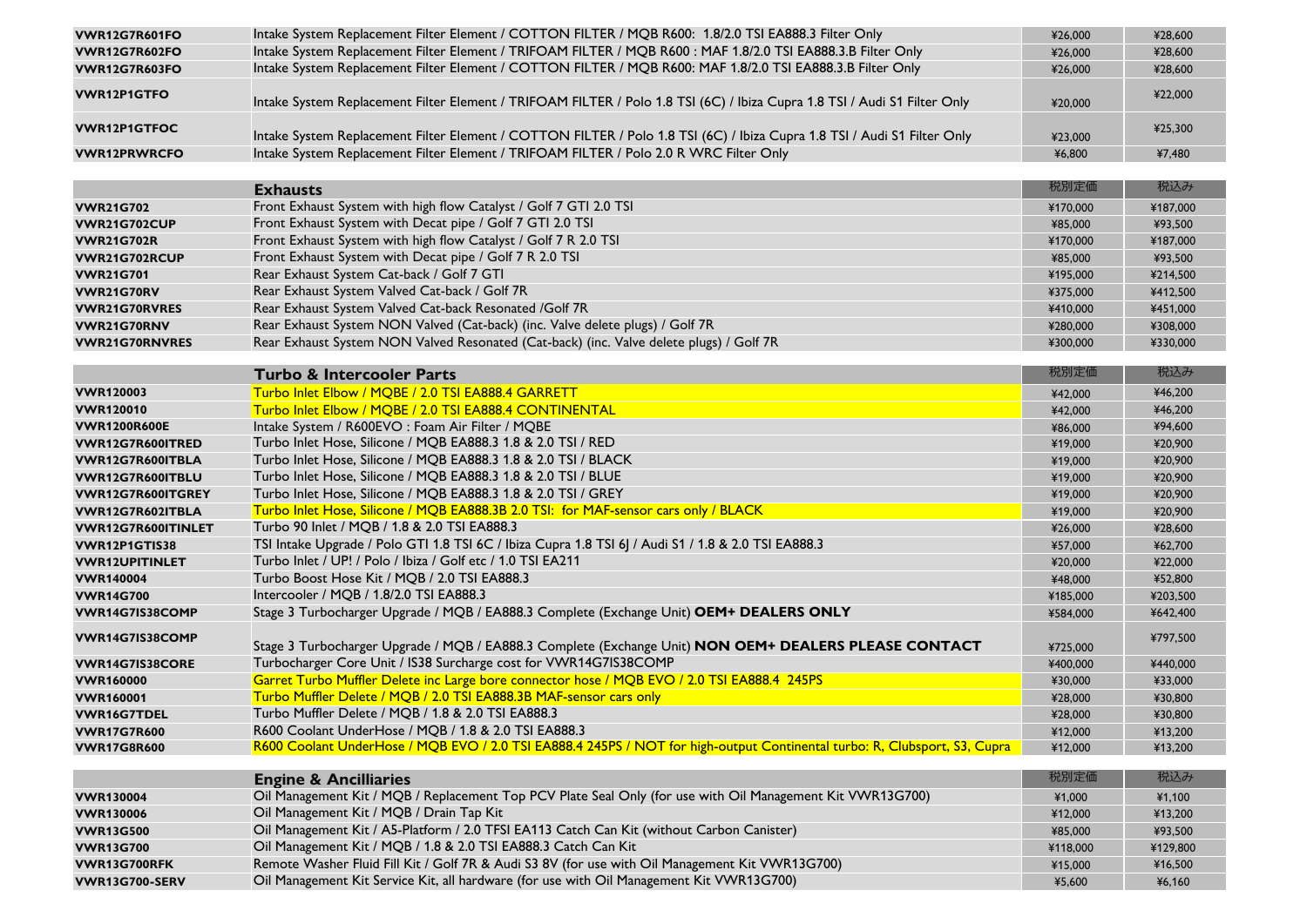| <b>VWR180000</b>            | Magnetic Sump Plug (N90813202) / Metal Sump (non-MQB EA888.3)                                                                             | ¥2,300   | ¥2,530   |
|-----------------------------|-------------------------------------------------------------------------------------------------------------------------------------------|----------|----------|
| <b>VWR180001</b>            | Oil Cooler / Replacement Oil Filter (for use with VWR18G700 ONLY)                                                                         | ¥9,000   | ¥9,900   |
| <b>VWR180002</b>            | Haldex Magnetic Plug Set                                                                                                                  | ¥5,300   | ¥5,830   |
| <b>VWR180003</b>            | <b>Differential Magnetic Plug Set</b>                                                                                                     | ¥5,300   | ¥5,830   |
| <b>VWR180004</b>            | True Lock Magnetic Sump Plug /Plastic Sump EA888.3/3B                                                                                     | ¥5,800   | ¥6,380   |
| <b>VWR18G700</b>            | Oil Cooler / Bracket Kit / Golf 7 GTI & R (Drop Down Mounting)                                                                            | ¥110,000 | ¥121,000 |
| <b>VWR18G700-EUBRACKETS</b> | Oil Cooler / Bracket Kit / EU Bracket kit only                                                                                            | ¥9,000   | ¥9,900   |
|                             |                                                                                                                                           |          | 税込み      |
|                             | <b>Details</b>                                                                                                                            | 税別定価     |          |
| <b>VWR190000</b>            | Billet Fuel Filler / Cap Screw Type                                                                                                       | ¥16,000  | ¥17,600  |
| <b>VWR190001</b>            | Billet Oil Filter Housing / Audi S4/S5 & RS4/RS5 B9                                                                                       | ¥20,000  | ¥22,000  |
| <b>VWR19G701</b>            | Billet Oil Dipstick / 1.8 & 2.0 TSI EA888.3                                                                                               | ¥13,000  | ¥14,300  |
| <b>VWR19G702</b>            | Billet Oil Cap / 1.8 & 2.0 TSI EA888.3                                                                                                    | ¥13,000  | ¥14,300  |
| <b>VWR19G703</b>            | <b>Billet Coolant Expansion Cap</b>                                                                                                       | ¥15,000  | ¥16,500  |
| <b>VWR19G704</b>            | <b>Billet Washer Bottle Cap</b>                                                                                                           | ¥14,000  | ¥15,400  |
| <b>VWR19G706</b>            | Billet Oil Filter Housing / 1.8 & 2.0 TSI EA888.3                                                                                         | ¥15,000  | ¥16,500  |
| <b>VWR19G707</b>            | <b>Billet Brake Fluid Cap</b>                                                                                                             | ¥14,000  | ¥15,400  |
| <b>VWR19G708</b>            | Billet DSG Oil Filter Housing / DQ250 / 6-speed                                                                                           | ¥16,000  | ¥17,600  |
| <b>VWR19G709</b>            | Billet DSG Oil Filter Housing / DQ381 & DQ500 / 7-speed                                                                                   | ¥16,000  | ¥17,600  |
| <b>VWR19G711</b>            | Billet Fuel Filler Cap / Bayonet Fitting                                                                                                  | ¥17,000  | ¥18,700  |
| <b>VWR493000</b>            | Billet DSG Paddles Piano Black / Audi 8V A3 & S3 (non-Audi Sport steering wheel) / Leon III 5F                                            | ¥37,000  | ¥40,700  |
| <b>VWR493001</b>            | Billet DSG Paddles Titanium finish / Audi 8V A3 & S3 (non-Audi Sport steering wheel) / Leon III 5F                                        | ¥37,000  | ¥40,700  |
| <b>VWR494100</b>            | Billet S-Tronic Paddles Titanium finish / A4 & S4 & RS4(B9) / A5 & S5 & RS5 (B9) / A3, S3, RS3 (Audi Sport steering wheel) / TTRS 8S / R8 | ¥37,000  | ¥40,700  |
| <b>VWR494101</b>            | Billet S-Tronic Paddles Black / A4 & S4 & RS4 (B9) / A5 & S5 & RS5 (B9) / A3 & S3 & RS3 (Audi Sport steering wheel) / TTRS 8S / RE        | ¥37,000  | ¥40,700  |
| <b>VWR49G700</b>            | Billet DSG Gearshift Paddles Piano Black / Golf 7 / Polo 6R & 6C & AW                                                                     | ¥37,000  | ¥40,700  |
| <b>VWR49G701</b>            | Billet DSG Gearshift Paddles Titanium finish / Golf 7 / Polo 6R & 6C & AW                                                                 | ¥37,000  | ¥40,700  |
| <b>VWR800000</b>            | R Line Car badge - Silver                                                                                                                 | ¥2,000   | ¥2,200   |
| <b>VWR800001</b>            | R Line Car badge - Black                                                                                                                  | ¥2,000   | ¥2,200   |
| <b>VWR810000</b>            | Racingline Rear Wiper Delete                                                                                                              | ¥4,300   | ¥4,730   |
| <b>VWR810002</b>            | Racingline Bonnet/Hood Gas Strut- Golf 8 only                                                                                             | ¥12,000  | ¥13,200  |
| <b>VWR810003</b>            | MQB Carbon Fibre Rear Body Brace / AW Polo                                                                                                | ¥60,000  | ¥66,000  |
| <b>VWR810004</b>            | <b>Chassis Brace Support Front/ MQB/MQB Evo</b>                                                                                           | ¥36,000  | ¥39,600  |
| <b>VWR810005</b>            | <b>Chassis Brace Support Rear /MQB/MQB Evo</b>                                                                                            | ¥31,000  | ¥34,100  |
| <b>VWR810006</b>            | Front Subframe Rear Chassis Brace/MQB/MQB Evo                                                                                             | ¥55,000  | ¥60,500  |
| <b>VWR810009</b>            | <b>Propshaft Bearing Alignment Kit MQB / MQB Evo</b>                                                                                      | ¥15,000  | ¥16,500  |
| <b>VWR8130S3</b>            | MQB Carbon Fibre Rear Body Brace / Audi A3 & S3 & RS3 8V / Hatch & Sportback Only                                                         | ¥85,000  | ¥93,500  |
| VWR8130S3-SEDAN             | MQB Carbon Fibre Rear Body Brace / Audi A3 & S3 & RS3 8V / Sedan Only                                                                     | ¥85,000  | ¥93,500  |
| <b>VWR814100</b>            | Audi B9 Front Body Brace / A4 & S4 & RS4 (B9) / A5 & S5 & RS5 (B9)                                                                        | ¥79,000  | ¥86,900  |
| <b>VWR81G700</b>            | MQB Carbon Fibre Rear Body Brace / Golf 7 / Leon III / Octavia III                                                                        | ¥85,000  | ¥93,500  |
| <b>VWR81G7-HARDWARE</b>     | MQB Carbon Fibre Rear Body Brace Hardware kit                                                                                             | ¥4,000   | ¥4,400   |
|                             |                                                                                                                                           |          |          |
|                             | <b>Decals</b>                                                                                                                             | 税別定価     | 税込み      |
| <b>VWR800001-BLK</b>        | Racingline Door Decals Short / Black / Golf / Polo / Leon / A3, S3, RS3 etc                                                               | ¥15,000  | ¥16,500  |
| <b>VWR800001-SVR</b>        | Racingline Door Decals Short / Silver / Golf / Polo / Leon / A3, S3, RS3 etc                                                              | ¥15,000  | ¥16,500  |
| <b>VWR800002-BLK</b>        | Racingline Door Decals Long / Black / A4 / A5 / A6 / Passat / Arteon etc                                                                  | ¥15,000  | ¥16,500  |
| <b>VWR800002-SVR</b>        | Racingline Door Decals Long / Silver / A4 / A5 / A6 / Passat / Arteon etc                                                                 | ¥15,000  | ¥16,500  |
|                             |                                                                                                                                           |          |          |
|                             | <b>Drivetrain</b>                                                                                                                         | 税別定価     | 税込み      |
| <b>VWR150000</b>            | Subframe Alignment Kit / MQB models only                                                                                                  | ¥35,000  | ¥38,500  |
| <b>VWR150002</b>            | Dogbone and Lower engine Mount / MQB / 1.8 & 2.0 TSI EA888.3 /ALUMINIUM SUBFRAME                                                          | ¥68,000  | ¥74,800  |
|                             |                                                                                                                                           |          |          |